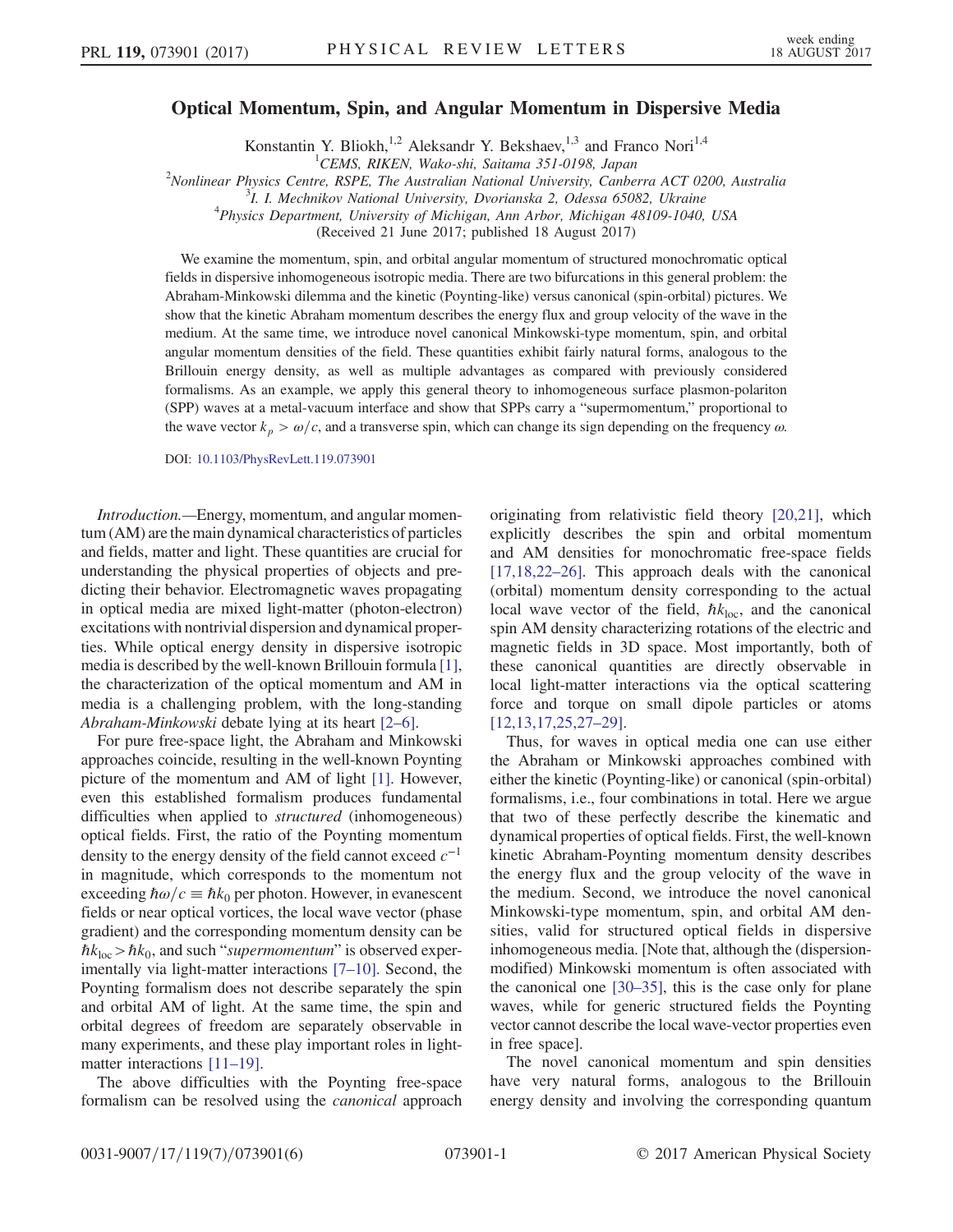operators. For plane waves in transparent media, they produce natural results associated with the wave vector and polarization helicity. This is consistent with the dispersion-modified Minkowski approach [30–[37\]](#page-5-0) and the corresponding plane-wave momentum experiments [\[38,39\]](#page-5-1). However, in contrast to previous formalisms, our canonical densities efficiently describe the wave-vector and field-rotation properties of arbitrary structured fields.

To illustrate this, we apply our general theory to surface plasmon polaritons (SPPs) (structured fields) at a metalvacuum interface (an inhomogeneous dispersive medium) [\[40\]](#page-5-2). This example has never been considered in the context of the Abraham-Minkowski dilemma. While the kinetic-Abraham-Poynting momentum describes the subluminal group velocity of SPPs [\[41\],](#page-5-3)  $v_g < c$ , we show that the canonical momentum yields a supermomentum  $\hbar k_p > \hbar k_0$ per polariton, both locally and when integrated over the localized field. Strikingly, none of the previous approaches produces this natural result. Moreover, we calculate the canonical transverse spin AM carried by the SPP. This interesting quantity was introduced earlier using the Abraham-type energy-flux approach [\[42\]](#page-5-4), and currently the transverse spin in structured fields is attracting considerable attention [17–[19,25\]](#page-4-5), promising exciting applications in nanophotonics and quantum optics [\[43](#page-5-5)–48]. Remarkably, only now our canonical formalism enables one to calculate the transverse spin of a SPP properly, including the dispersion effects in the metal. We find that the integral transverse spin can change its sign or vanish depending on the SPP frequency, in contrast to previous calculations.

<span id="page-1-1"></span>General theory.—We consider monochromatic electromagnetic fields, with complex amplitudes  $E(\mathbf{r})$  and  $H(\mathbf{r})$ and frequency  $\omega$ , in an isotropic lossless dispersive (and, in general, inhomogeneous) medium characterized by the permittivity  $\varepsilon(\omega, \mathbf{r})$  and permeability  $\mu(\omega, \mathbf{r})$ . The cycleaveraged energy density of the field is given by the wellknown Brillouin formula [\[1\]](#page-4-0):

$$
\tilde{W} = \frac{g\omega}{2} (\tilde{\varepsilon}|\mathbf{E}|^2 + \tilde{\mu}|\mathbf{H}|^2), \tag{1}
$$

<span id="page-1-0"></span>where we use Gaussian units with  $g = (8\pi\omega)^{-1}$ ,  $\tilde{\varepsilon} = \varepsilon$  +  $\omega d\varepsilon/d\omega$ ,  $\tilde{\mu} = \mu + \omega d\mu/d\omega$ , and we mark all dispersionmodified quantities by a tilde. The kinetic Abraham momentum density of the field is determined by the Poynting vector:

$$
\mathcal{P}_A = g k_0 \text{Re}(\mathbf{E}^* \times \mathbf{H}).\tag{2}
$$

<span id="page-1-2"></span>This quantity describes the *energy flux* (rather than momentum) density [\[20,30,35\].](#page-4-4) The ratio of the integral Abraham momentum [\(2\)](#page-1-0) to the integral energy [\(1\)](#page-1-1) determines the group velocity of a wave packet in the medium:

$$
\mathbf{v}_g = \frac{c^2 \langle \mathcal{P}_A \rangle}{\langle \tilde{W} \rangle},\tag{3}
$$

where  $\langle \ldots \rangle$  denotes the proper spatial integration of the densities. As we show below, Eq. [\(3\)](#page-1-2) agrees with the usual  $\partial \omega/\partial k$  definition even for inhomogeneous waves in inhomogeneous media [\[30,35,41\].](#page-5-0)

<span id="page-1-3"></span>We now put forward the canonical momentum density of the field:

$$
\tilde{\mathbf{P}} = \frac{g}{2} \text{Im}[\tilde{\varepsilon} \mathbf{E}^* \cdot (\mathbf{\nabla}) \mathbf{E} + \tilde{\mu} \mathbf{H}^* \cdot (\mathbf{\nabla}) \mathbf{H}], \tag{4}
$$

<span id="page-1-4"></span>and also the canonical spin and orbital AM densities:

$$
\tilde{\mathbf{S}} = \frac{g}{2} \text{Im}[\tilde{\varepsilon} \mathbf{E}^* \times \mathbf{E} + \tilde{\mu} \mathbf{H}^* \times \mathbf{H}], \qquad \tilde{\mathbf{L}} = \mathbf{r} \times \tilde{\mathbf{P}}.
$$
 (5)

Equations [\(4\)](#page-1-3) and [\(5\)](#page-1-4) are the central expressions of this work, which describe the actual momentum, spin, and orbital AM densities carried by generic structured optical fields in a dispersive inhomogeneous medium. Below, we consider several remarkable properties and applications of these quantities.

(i) In the vacuum,  $\tilde{\varepsilon} = \tilde{\mu} = 1$ , and the densities [\(4\)](#page-1-3) and [\(5\)](#page-1-4) coincide with the corresponding canonical densities for free-space fields [\[17,18,22](#page-4-5)–27], which are consistent with directly observable properties of structured optical fields [7–[10,12,13,28,29\]](#page-4-2).

(ii) Equations [\(4\)](#page-1-3) and [\(5\)](#page-1-4) exhibit a pleasing similarity with the Brillouin energy density [\(1\)](#page-1-1). Together, these can be written as a consistent set of dynamical quantities using the corresponding quantum-mechanical operators:

$$
\tilde{W} = \psi^{\dagger}(\omega)\psi, \quad \tilde{\mathbf{P}} = \text{Re}[\psi^{\dagger}(\hat{\mathbf{p}})\psi], \quad \tilde{\mathbf{S}} = \psi^{\dagger}(\hat{\mathbf{S}})\psi. \quad (6)
$$

Here  $\hat{\mathbf{p}} = -i\mathbf{\nabla}$  and  $\hat{\mathbf{S}}$  are the momentum and spin-1 operators, respectively [\[17,22,24,27\],](#page-4-5) whereas the 6-component "wave function" is  $\psi = \sqrt{g/2}(\sqrt{\tilde{\epsilon}}\mathbf{E}, \sqrt{\tilde{\mu}}\mathbf{H})^T$ .<br>Notably this quantumlike formalism exactly coincides Notably, this quantumlike formalism exactly coincides with the one recently introduced by Silveirinha for calculations of other electromagnetic bilinear forms in dispersive media [\[49,50\]](#page-5-6).

<span id="page-1-5"></span>(iii) Consider the simplest case of an electromagnetic plane wave in a homogeneous transparent medium. Using the Maxwell equations, we readily obtain the ratios of the densities  $(2)$ ,  $(4)$ , and  $(5)$  to the energy density  $(1)$ :

$$
\frac{\mathcal{P}_A}{\tilde{W}} = \frac{1}{n_p n_g} \frac{\mathbf{k}}{\omega}, \qquad \frac{\tilde{\mathbf{P}}}{\tilde{W}} = \frac{\mathbf{k}}{\omega}, \qquad \frac{\tilde{\mathbf{S}}}{\tilde{W}} = \frac{\sigma}{\omega} \frac{\mathbf{k}}{k}, \qquad (7)
$$

where **k** is the wave vector in the medium,  $n_p = \sqrt{\epsilon \mu}$  and  $n = n + \omega dn$  (*do* are the phase and group refractive  $n_q = n_p + \omega \frac{dn_p}{d\omega}$  are the phase and group refractive indices of the medium, and  $\sigma$  is the polarization helicity (the third Stokes parameter). Using  $k = n_p k_0$ , we see that the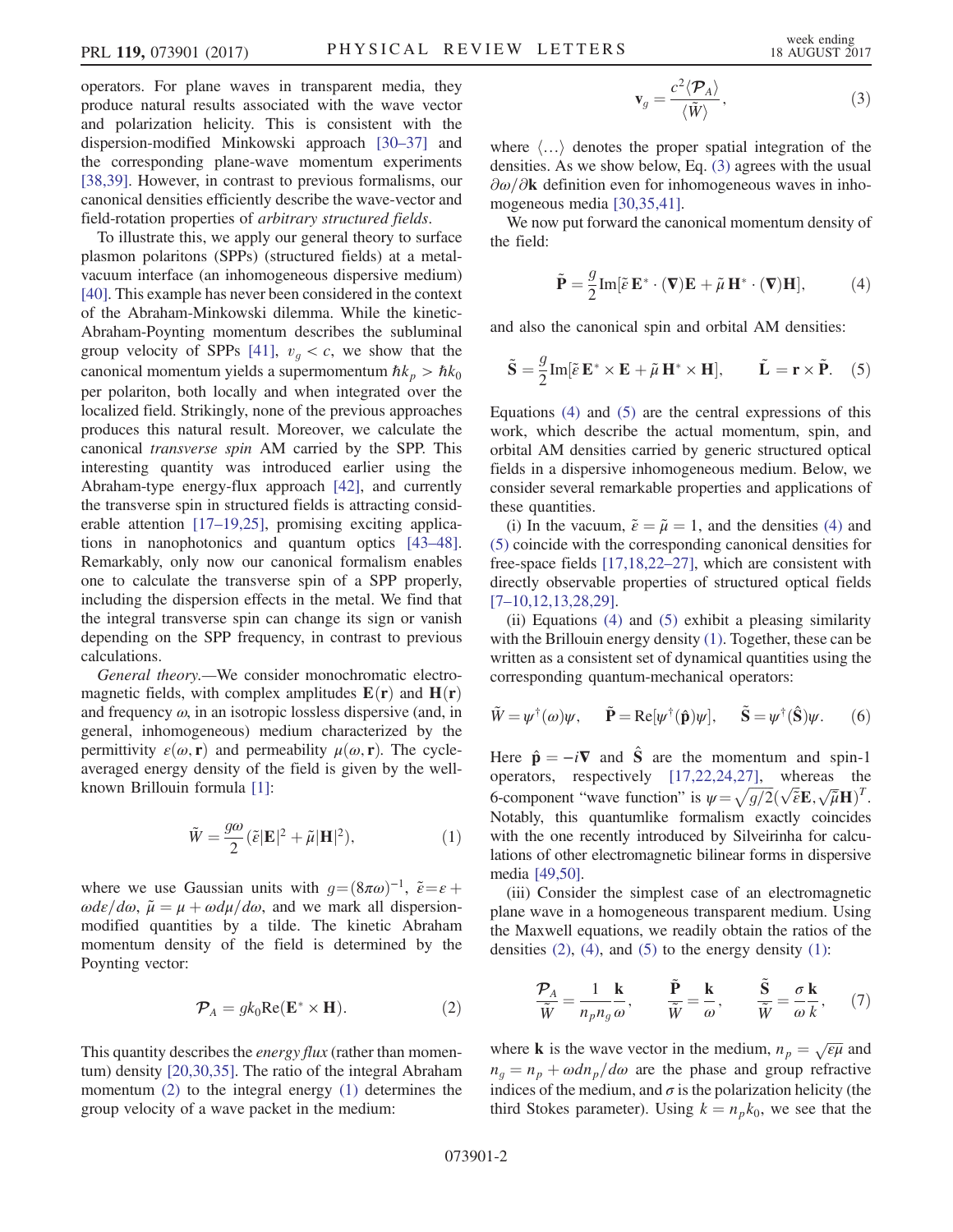first Eq. [\(7\)](#page-1-5) provides the local counterpart of the group-velocity Eq. [\(3\)](#page-1-2), yielding  $v_g = c/n_g < c$ . Assuming the quantization of energy as  $\hbar\omega$  per photon, the second Eq. [\(7\)](#page-1-5) yields the canonical momentum corresponding to  $\hbar$ **k** per photon. This natural result exactly coincides with that obtained from the dispersion-modified Minkowski momentum, sometimes using rather cumbersome expressions [\[31](#page-5-7)– [36\].](#page-5-7) Finally, the spin AM density in Eq. [\(7\)](#page-1-5) also acquires the very natural form  $\hbar \sigma \mathbf{k}/k$ , exactly as one would expect for a photon. To the best of our knowledge, this simple result was previously derived for dispersive media only in Ref. [\[37\],](#page-5-8) using rather nontrivial calculations.

(iv) Previously, dispersion-modified Minkowski-type momentum and AM densities,  $\mathcal{P}_M$  and  $\mathcal{J}_M$ , respectively, were derived in the most general form, using a Lagrangian-Noether formalism, by Philbin and Allanson [\[36,37\]](#page-5-9). Since these works used the symmetrization of the energy-momentum tensor [\[20,24\]](#page-4-4), they produced *kinetic* quantities, yielding the Poynting momentum and total AM in free space. The explicit lengthy expressions of Refs. [\[36,37\]](#page-5-9) for monochromatic fields can be written as

<span id="page-2-0"></span>
$$
\tilde{\boldsymbol{\mathcal{P}}}_M = \varepsilon \mu \boldsymbol{\mathcal{P}}_A + \{\text{disp.}\}, \quad \tilde{\boldsymbol{\mathcal{J}}}_M = \mathbf{r} \times \tilde{\boldsymbol{\mathcal{P}}}_M + \{\text{disp.}\},\qquad(8)
$$

where {disp.} indicates dispersion-related terms.<br>Remarkably, as we show elsewhere [\[51\],](#page-5-10) the canonical momentum density [\(4\)](#page-1-3) differs from the kinetic one [\(8\)](#page-2-0) by a curl of a vector field  $\mathbf{S}:\tilde{\mathbf{P}} = \tilde{\mathcal{P}}_M + \nabla \times \mathbf{S}/2$ , which does not contribute to integral momentum values and conservation laws. Moreover, the total AM [\(8\),](#page-2-0) integrated over the volume for a localized field, coincides with the sum of the integral values of the canonical spin and orbital AM [\(5\):](#page-1-4)

<span id="page-2-1"></span>
$$
\langle \tilde{\mathcal{P}}_M \rangle = \langle \tilde{\mathbf{P}} \rangle, \qquad \langle \tilde{\mathcal{J}}_M \rangle = \langle \tilde{\mathbf{S}} \rangle + \langle \tilde{\mathbf{L}} \rangle. \tag{9}
$$

Thus, our momentum, spin, and orbital AM densities are canonical counterparts of the kinetic Minkowski-type quantities of Philbin and Allanson [\[36,37\]](#page-5-9). The advantages of our quantities are (a) a considerably simpler form, (b) explicit spin-orbital separation, and (c) a description of canonical properties (e.g., supermomentum) in free-space and media.

(v) Being derived from Noether's theorem [\[36,37\],](#page-5-9) the kinetic quantities [\(8\)](#page-2-0) are conserved in media with the corresponding translational or rotational symmetries. Because of Eqs. [\(9\)](#page-2-1), this is also true for our canonical quantities [\(4\)](#page-1-3) and [\(5\).](#page-1-4) This can also be seen from the planewave Eqs. [\(7\)](#page-1-5), valid for paraxial optical beams. Indeed, the momentum  $\hbar$ **k** per photon and spin  $\hbar \sigma$ **k**/k underpin the momentum and AM conservation laws for the optical beam reflection or refraction at a planar interface between two media [\[52](#page-5-11)–54] (the simplest example being Snell's law [\[1\]](#page-4-0)).

(vi) Most importantly, considering an example of surface plasmon polaritons at a metal-vacuum interface, elsewhere we show that both kinetic and canonical momentum and AM densities [\(4\),](#page-1-3) [\(5\)](#page-1-4), and [\(8\)](#page-2-0) can be derived *microscopi*cally [\[51\]](#page-5-10). This allows one to separate the microscopic electromagnetic-field and electron-matter contributions. In particular, it is the electron contributions that are responsible for the dispersion-related terms.

(vii) Moreover, considering a nonmagnetic medium,  $\mu = 1$ , the dispersion corrections in the spin AM density [\(5\)](#page-1-4) produces the magnetization in the medium due to the inverse Faraday effect [\[1,55\]](#page-4-0):  $\mathbf{M} \propto \omega \, d\varepsilon / d\omega \, \text{Im}(\mathbf{E}^* \times \mathbf{E})$ .<br>In turn, this magnetization generates the direct magneti-In turn, this magnetization generates the direct magnetization current  $\mathbf{j}_{\text{magn}} = c \nabla \times \mathbf{M}$ . Remarkably, the momentum density carried by the electrons in this direct current exactly corresponds to the difference between the kinetic Abraham and Minkowski-type momenta [\[51\]](#page-5-10):  $P_{\text{magn}} =$  $(m/e)$ **j**<sub>magn</sub> =  $\mathcal{P}_A - \tilde{\mathcal{P}}_M$ , where m and  $e < 0$  are the electron mass and charge, respectively.

(viii) Note that the canonical momentum and spin densities [\(4\)](#page-1-3) and [\(5\)](#page-1-4) have the dual-symmetric form, keeping the electric and magnetic contributions on an equal footing. In free space, such a formalism was recently suggested and extensively discussed in Refs. [17,18,22–[27,56,57\],](#page-4-5) mostly from aesthetic reasons ("electric-magnetic democracy" [\[22\]](#page-4-7)) rather than real physical arguments. Alternatively, in free space, one can use the electric-biased formalism, originating from the dual-asymmetric form of the standard electromagnetic field Lagrangian [\[20,21,24,26,28,29\].](#page-4-4) It yields "double-electric" momentum and spin densities  $P' =$  $g\text{Im}[\mathbf{E}^*\cdot(\nabla)\mathbf{E}]$  and  $\mathbf{S}' = g\text{Im}(\mathbf{E}^*\times\mathbf{E})$ . The choice of the electric-biased quantities does not affect the integral electric-biased quantities does not affect the integral momentum and spin values for localized free-space fields [\[23,24\]](#page-4-8). However, this is *not* the case for fields in dispersive media. First, the integral electric and magnetic contributions to the momentum and spin AM are not equal to each other anymore. Second, the dispersion-related terms in both canonical and kinetic characteristics [\(4\),](#page-1-3) [\(5\),](#page-1-4) and [\(8\)](#page-2-0) have fixed dual-symmetric form, confirmed by both the macroscopic Noether-theorem derivation [\[36,37\]](#page-5-9) and microscopic calculations [\[51\].](#page-5-10) This allows one to discriminate between the dual-symmetric and electric-biased approaches, in favor of the dual-symmetric one.

Application to surface plasmon polaritons.—We now apply our general theory to an example of a SPP (essentially inhomogeneous field) at a metal-vacuum interface (strongly inhomogeneous dispersive medium) [\[40\].](#page-5-2) The geometry of the problem is shown in Fig. [1;](#page-3-0) the metal is characterized by the permittivity  $\varepsilon(\omega) = 1 - \omega_p^2/\omega^2$ , with  $\omega$ , being the electron plasma frequency, whereas  $\mu - 1$  $\omega_p$  being the electron plasma frequency, whereas  $\mu = 1$ . The SPP is a transverse-magnetic (TM) wave that exists when  $\varepsilon < -1$ , propagates along the interface with the wave vector  $k_p = \sqrt{\varepsilon/(1+\varepsilon)}k_0 > k_0$ , and decays exponentially<br>away from the interface. From here, one can derive the SPP away from the interface. From here, one can derive the SPP dispersion relation  $\omega(k_p)$ , shown in Fig. [1](#page-3-0).

Substituting the electric and magnetic fields E and H of the SPP [40–[42\]](#page-5-2) in Eqs. [\(1\)](#page-1-1)–[\(3\),](#page-1-2) with  $\langle \ldots \rangle$  denoting the x integration across the interface, we find that the group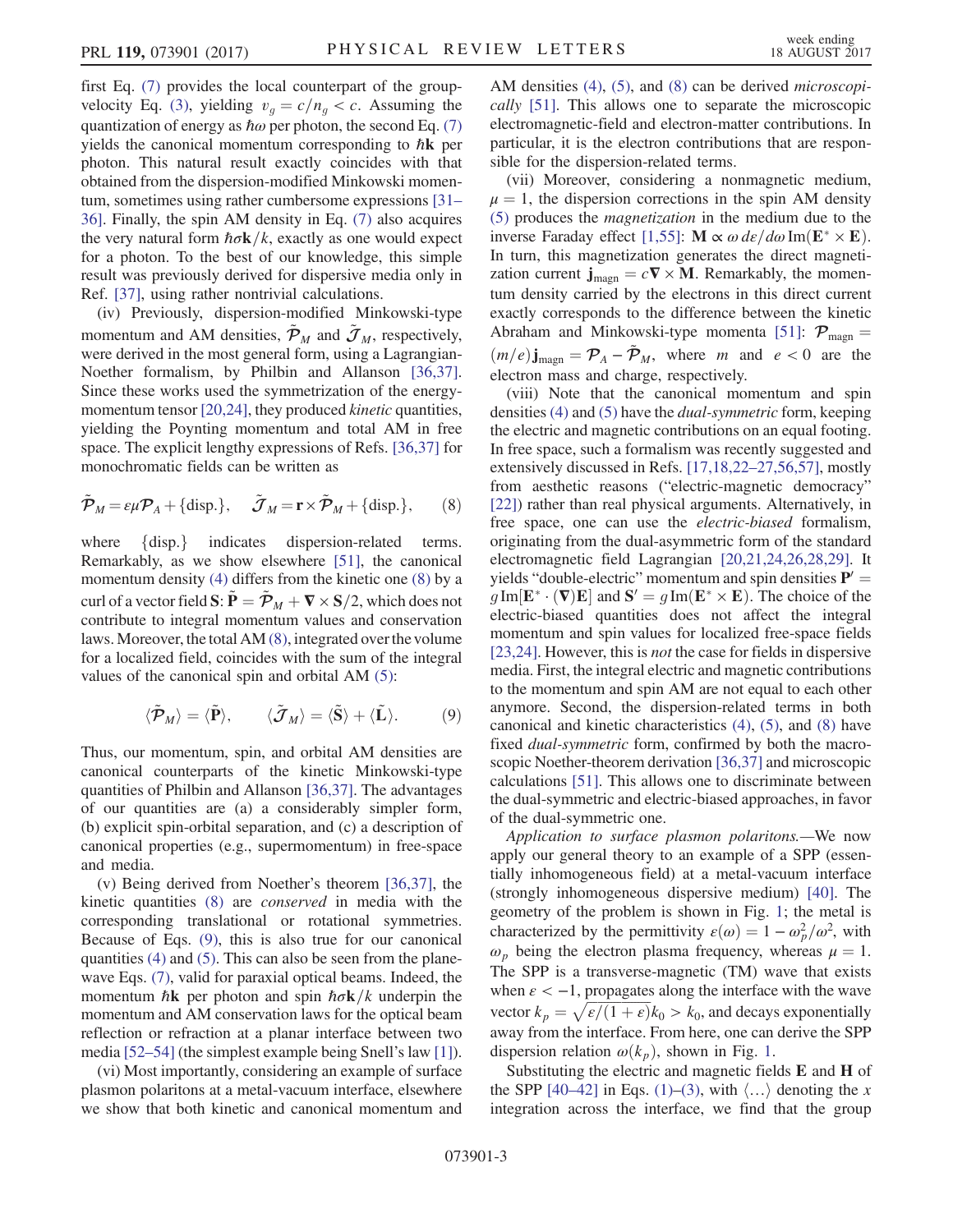<span id="page-3-0"></span>

FIG. 1. Geometry and main properties of a SPP at a metalvacuum interface.

<span id="page-3-4"></span>velocity of SPPs [\(3\)](#page-1-2) exactly coincides with the standard definition [\[41\]](#page-5-3):

$$
\mathbf{v}_g = \frac{(-1 - \varepsilon)^{3/2}\sqrt{-\varepsilon}}{1 + \varepsilon^2} c\bar{\mathbf{z}} = \frac{\partial \omega}{\partial k_p} \bar{\mathbf{z}},\tag{10}
$$

where  $\bar{x}$ ,  $\bar{y}$ , and  $\bar{z}$  are the unit vectors of the corresponding coordinates. Naturally, this velocity is always subluminal:  $v_q < c$  [Fig. [2\(a\)](#page-3-1)]. This confirms the association of the Abraham-Poynting momentum with the group velocity in the general case of inhomogeneous fields and inhomogeneous dispersive media.

<span id="page-3-2"></span>Next, we calculate the energy [\(1\)](#page-1-1) and canonical momentum [\(4\)](#page-1-3) of the SPP field. Since all the field components share the same  $\exp(ik_pz)$  phase factor, we immediately find, for both the local and integral quantities,

$$
\frac{\tilde{\mathbf{P}}}{\tilde{W}} = \frac{\langle \tilde{\mathbf{P}} \rangle}{\langle \tilde{W} \rangle} = \frac{k_p}{\omega} \bar{\mathbf{z}}.
$$
 (11)

This equation is analogous to the plane-wave homogeneous-medium Eq. [\(7\)](#page-1-5), but now it is valid for the strongly inhomogeneous SPP case. This means that the SPP carries supermomentum  $\hbar k_p > \hbar k_0$  per polariton, both locally and integrally [Fig. [2\(a\)](#page-3-1)]. Surprisingly, none of the previous approaches can provide this seemingly simple result, which is essentially the de Broglie relation. In particular, the kinetic Minkowski-type momentum [\(8\)](#page-2-0) agrees with it integrally [Eq. [\(9\)\]](#page-2-1), but it cannot explain the local supermomentum in the evanescent vacuum part of the SPP field, which is observed experimentally [7–[9\].](#page-4-2) Note also that the canonical momentum [\(11\)](#page-3-2) is always directed along the SPP propagation, while the Poynting-Abraham momentum [\(2\)](#page-1-0) is directed backwards inside the metal [\[41\]](#page-5-3).

We finally calculate the *transverse spin* AM of the SPP: a quantity which has recently attracted considerable attention [17–[19,42,43,47,48\]](#page-4-5) but has never been properly calculated

<span id="page-3-1"></span>

FIG. 2. (a) The subluminal group velocity [\(3\),](#page-1-2) [\(10\),](#page-3-4) and the canonical supermomentum [\(11\)](#page-3-2) of a SPP versus frequency. (b) The canonical transverse spin of a SPP [\(12\),](#page-3-3) the previously calculated Abraham-type spin [\[42\]](#page-5-4), and the vanishing intrinsic orbital AM of a SPP versus frequency.

<span id="page-3-3"></span>including the dispersion corrections in the metal. Substituting the SPP fields into Eqs. [\(1\)](#page-1-1) and [\(5\),](#page-1-4) we obtain for the integral spin value

$$
\frac{\langle \tilde{\mathbf{S}} \rangle}{\langle \tilde{W} \rangle} = \frac{(-2 - \varepsilon)\sqrt{-\varepsilon}}{1 + \varepsilon^2} \frac{1}{\omega} \bar{\mathbf{y}}.
$$
 (12)

This equation differs drastically from the plane-wave Eqs. [\(7\),](#page-1-5) showing that we deal with a structured-light property, vanishing for a plane TM wave. Equation [\(12\)](#page-3-3) also differs considerably from the previous calculations of the transverse spin, based on the spin-orbital decomposition of the Abraham-Poynting energy flux [\[42\]](#page-5-4) and neglecting dispersion effects  $[47]$  [Fig. [2\(b\)\]](#page-3-1). In particular, the y component of the spin [\(12\)](#page-3-3) is positive for  $\omega < \omega_p/\sqrt{3}$ and *negative* for  $\omega_p/\sqrt{3} < \omega < \omega_p/\sqrt{2}$ . The absolute value of the transverse spin does not exceed  $\hbar/2$  per polariton, because it has only the electric-field contribution but not the magnetic one.

Remarkably, the magnetization of the metal, mentioned above, means that a SPP carries not only the spin AM but also a transverse magnetic moment. Microscopic calculations, presented elsewhere [\[51\],](#page-5-10) yield the magnetic moment  $\mu \equiv \omega \langle M \rangle / \langle \tilde{W} \rangle = [2\sqrt{-\epsilon}/(1+\epsilon^2)] \mu_B \bar{y}$  per polariton,<br>where  $\mu_B = |\epsilon| \hbar / 2mc$  is the Bohr magneton where  $\mu_B = |e|\hbar/2mc$  is the Bohr magneton.

One can also calculate the orbital AM density for the SPP using Eq. [\(5\).](#page-1-4) However, this quantity is extrinsic, i.e., dependent on the choice of the coordinate origin. It makes sense to calculate the intrinsic part of the integral orbital AM determined with respect to the SPP center of energy  $\langle x \rangle$ :  $\langle \tilde{L}^{\text{int}}_{y} \rangle = \int (x - \langle x \rangle) \tilde{P}_z dx = 0$  [Fig. [2\(b\)](#page-3-1)]. It vanishes because of the proportionality [\(11\)](#page-3-2) between the energy and canonical-momentum densities. Note, however, that the second Eq. [\(9\)](#page-2-1) fails in the case of a single SPP wave, and the transverse spin  $(12)$  cannot be found via the x integration of the kinetic AM [\(8\)](#page-2-0) taken with respect to  $\langle x \rangle$ . This is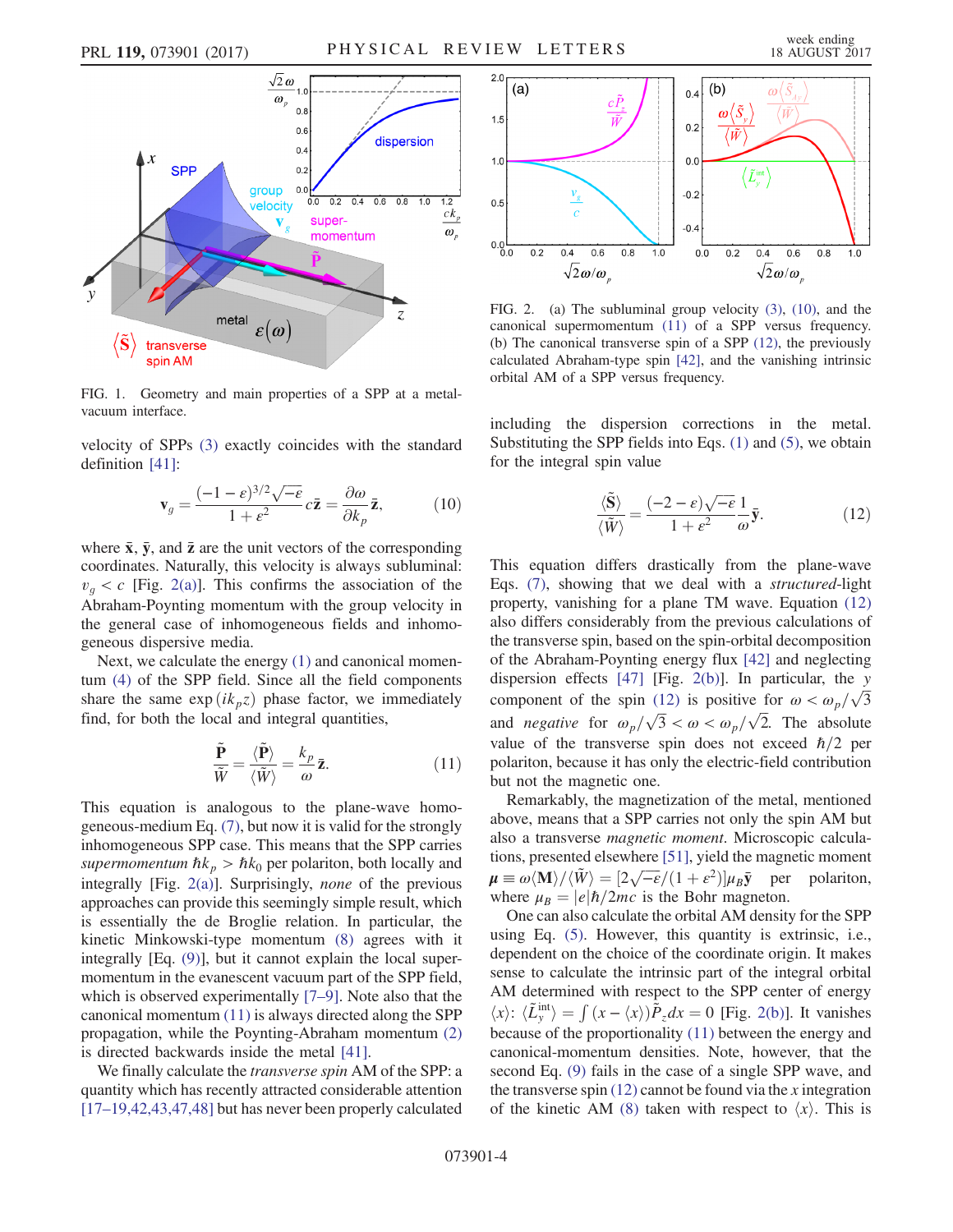because Eqs. [\(9\)](#page-2-1) are valid, rigorously speaking, only for 3Dlocalized solutions, while a single SPP wave is localized only in one x dimension; considering a z-localized SPP wave packet would fix this discrepancy. This provides one more reason to use the canonical rather than the kinetic picture for the spin and orbital AM calculations.

Conclusions.—We have provided the general theory of the canonical momentum, spin, and orbital AM, which is valid for inhomogeneous (but monochromatic) optical fields in dispersive and inhomogeneous (but isotropic and lossless) media. Our approach combines mathematical simplicity with physical generality, and none of the previously used definitions of the momentum and AM densities is able to reproduce all the seemingly simple results obtained in this work. The remarkable features and advantages of the suggested formalism are explained in points (i)–(viii) in the main text. We have considered surface plasmon polaritons only as the simplest example of the application of our theory, where other approaches fail. Taking into account both material and structured-light properties is crucial in a variety of nanooptical and photonic systems, including photonic crystals, metamaterials, and optomechanical systems. Our theory provides an efficient toolbox for the description of dynamical properties of light in such systems. We hope that this formalism will become as useful as the Brillouin energy-density expression.

This work was supported by the RIKEN iTHES Project, MURI Center for Dynamic Magneto-Optics via the AFOSR Grant No. FA9550-14-1-0040, the Japan Society for the Promotion of Science (KAKENHI), the IMPACT program of JST, CREST Grant No. JPMJCR1676, the John Templeton Foundation, and the Australian Research Council.

- <span id="page-4-0"></span>[1] J. D. Jackson, *Classical Electrodynamics* (Wiley, New York, 1999); L. D. Landau, E. M. Lifshitz, and L. P. Pitaevskii, Electrodynamics of Continuous Media (Pergamon, New York, 1984).
- <span id="page-4-1"></span>[2] I. Brevik, Experiments in phenomenological electrodynamics and the electromagnetic energy-momentum tensor, [Phys.](https://doi.org/10.1016/0370-1573(79)90074-7) Rep. 52[, 133 \(1979\).](https://doi.org/10.1016/0370-1573(79)90074-7)
- [3] R. N. C. Pfeifer, T. A. Nieminen, N. R. Heckenberg, and H. Rubinsztein-Dunlop, Momentum of an electromagnetic wave in dielectric media, [Rev. Mod. Phys.](https://doi.org/10.1103/RevModPhys.79.1197) 79, 1197 (2007).
- [4] S. M. Barnett and R. Loudon, The enigma of optical momentum in a medium, [Phil. Trans. R. Soc. A](https://doi.org/10.1098/rsta.2009.0207) 368, 927 [\(2010\).](https://doi.org/10.1098/rsta.2009.0207)
- [5] P. W. Milonni and R. W. Boyd, Momentum of light in a dielectric medium, [Adv. Opt. Photonics](https://doi.org/10.1364/AOP.2.000519) 2, 519 (2010).
- [6] B. A. Kemp, Resolution of the Abraham-Minkowski debate: Implications for the electromagnetic wave theory of light in matter, J. Appl. Phys. 109[, 111101 \(2011\)](https://doi.org/10.1063/1.3582151).
- <span id="page-4-2"></span>[7] S. Huard and C. Imbert, Measurement of exchanged momentum during interaction between surface-wave and moving atom, [Opt. Commun.](https://doi.org/10.1016/0030-4018(78)90115-3) 24, 185 (1978).
- [8] T. Matsudo, Y. Takahara, H. Hori, and T. Sakurai, Pseudomomentum transfer from evanescent waves to atoms measured by saturated absorption spectroscopy, [Opt. Commun.](https://doi.org/10.1016/S0030-4018(97)00420-3) 145[, 64 \(1998\).](https://doi.org/10.1016/S0030-4018(97)00420-3)
- [9] K. Y. Bliokh, A. Y. Bekshaev, A. G. Kofman, and F. Nori, Photon trajectories, anomalous velocities, and weak mea-surements: A classical interpretation, [New J. Phys.](https://doi.org/10.1088/1367-2630/15/7/073022) 15, [073022 \(2013\).](https://doi.org/10.1088/1367-2630/15/7/073022)
- [10] S. M. Barnett and M. V. Berry, Superweak momentum transfer near optical vortices, J. Opt. 15[, 125701](https://doi.org/10.1088/2040-8978/15/12/125701) [\(2013\).](https://doi.org/10.1088/2040-8978/15/12/125701)
- <span id="page-4-3"></span>[11] S. J. van Enk and G. Nienhuis, Commutation rules and eigenvalues of spin and orbital angular momentum of radiation fields, [J. Mod. Opt.](https://doi.org/10.1080/09500349414550911) 41, 963 (1994).
- <span id="page-4-6"></span>[12] A. T. O'Neil, I. MacVicar, L. Allen, and M. J. Padgett, Intrinsic and Extrinsic Nature of the Orbital Angular Momentum of a Light Beam, [Phys. Rev. Lett.](https://doi.org/10.1103/PhysRevLett.88.053601) 88, [053601 \(2002\).](https://doi.org/10.1103/PhysRevLett.88.053601)
- [13] V. Garcés-Chavéz, D. McGloin, M. J. Padgett, W. Dultz, H. Schmitzer, and K. Dholakia, Observation of the Transfer of the Local Angular Momentum Density of a Multiringed Light Beam to an Optically Trapped Particle, [Phys. Rev.](https://doi.org/10.1103/PhysRevLett.91.093602) Lett. 91[, 093602 \(2003\).](https://doi.org/10.1103/PhysRevLett.91.093602)
- [14] K. Y. Bliokh, M. A. Alonso, E. A. Ostrovskaya, and A. Aiello, Angular momenta and spin-orbit interaction of nonparaxial light in free space, [Phys. Rev. A](https://doi.org/10.1103/PhysRevA.82.063825) 82, 063825 [\(2010\).](https://doi.org/10.1103/PhysRevA.82.063825)
- [15] L. Allen, S. M. Barnett, and M. J. Padgett, Optical Angular Momentum (Institute of Physics, Bristol, 2003).
- [16] D. L. Andrews and M. Babiker, The Angular Momentum of Light (Cambridge University Press, Cambridge, England, 2013).
- <span id="page-4-5"></span>[17] K. Y. Bliokh and F. Nori, Transverse and longitudinal angular momenta of light, [Phys. Rep.](https://doi.org/10.1016/j.physrep.2015.06.003) 592, 1 (2015).
- [18] A. Aiello, P. Banzer, M. Neugebauer, and G. Leuchs, From transverse angular momentum to photonic wheels, [Nat.](https://doi.org/10.1038/nphoton.2015.203) Photonics 9[, 789 \(2015\)](https://doi.org/10.1038/nphoton.2015.203).
- [19] K. Y. Bliokh, F. J. Rodríguez-Fortuño, F. Nori, and A. Zayats, Spin-orbit interactions of light, [Nat. Photonics](https://doi.org/10.1038/nphoton.2015.201) 9, [796 \(2015\)](https://doi.org/10.1038/nphoton.2015.201).
- <span id="page-4-4"></span>[20] D. E. Soper, Classical Field Theory (Wiley, New York, 1976).
- [21] E. Leader and C. Lorce, The angular momentum controversy: What's it all about and does it matter?, [Phys. Rep.](https://doi.org/10.1016/j.physrep.2014.02.010) 541[, 163 \(2014\)](https://doi.org/10.1016/j.physrep.2014.02.010).
- <span id="page-4-7"></span>[22] M. V. Berry, Optical currents, [J. Opt. A](https://doi.org/10.1088/1464-4258/11/9/094001) 11, 094001 [\(2009\).](https://doi.org/10.1088/1464-4258/11/9/094001)
- <span id="page-4-8"></span>[23] S. M. Barnett, Rotation of electromagnetic fields and the nature of optical angular momentum, [J. Mod. Opt.](https://doi.org/10.1080/09500341003654427) 57, 1339 [\(2010\).](https://doi.org/10.1080/09500341003654427)
- [24] K. Y. Bliokh, A. Y. Bekshaev, and F. Nori, Dual electromagnetism: Helicity, spin, momentum, and angular momentum, New J. Phys. 15[, 033026 \(2013\);](https://doi.org/10.1088/1367-2630/15/3/033026) Corrigendum, New J. Phys. **18**[, 089503\(C\) \(2016\).](https://doi.org/10.1088/1367-2630/18/8/089503)
- [25] K. Y. Bliokh, A. Y. Bekshaev, and F. Nori, Extraordinary momentum and spin in evanescent waves, [Nat. Commun.](https://doi.org/10.1038/ncomms4300) 5, [3300 \(2014\)](https://doi.org/10.1038/ncomms4300).
- [26] K. Y. Bliokh, J. Dressel, and F. Nori, Conservation of the spin and orbital angular momenta in electromagnetism, [New](https://doi.org/10.1088/1367-2630/16/9/093037) J. Phys. 16[, 093037 \(2014\)](https://doi.org/10.1088/1367-2630/16/9/093037).